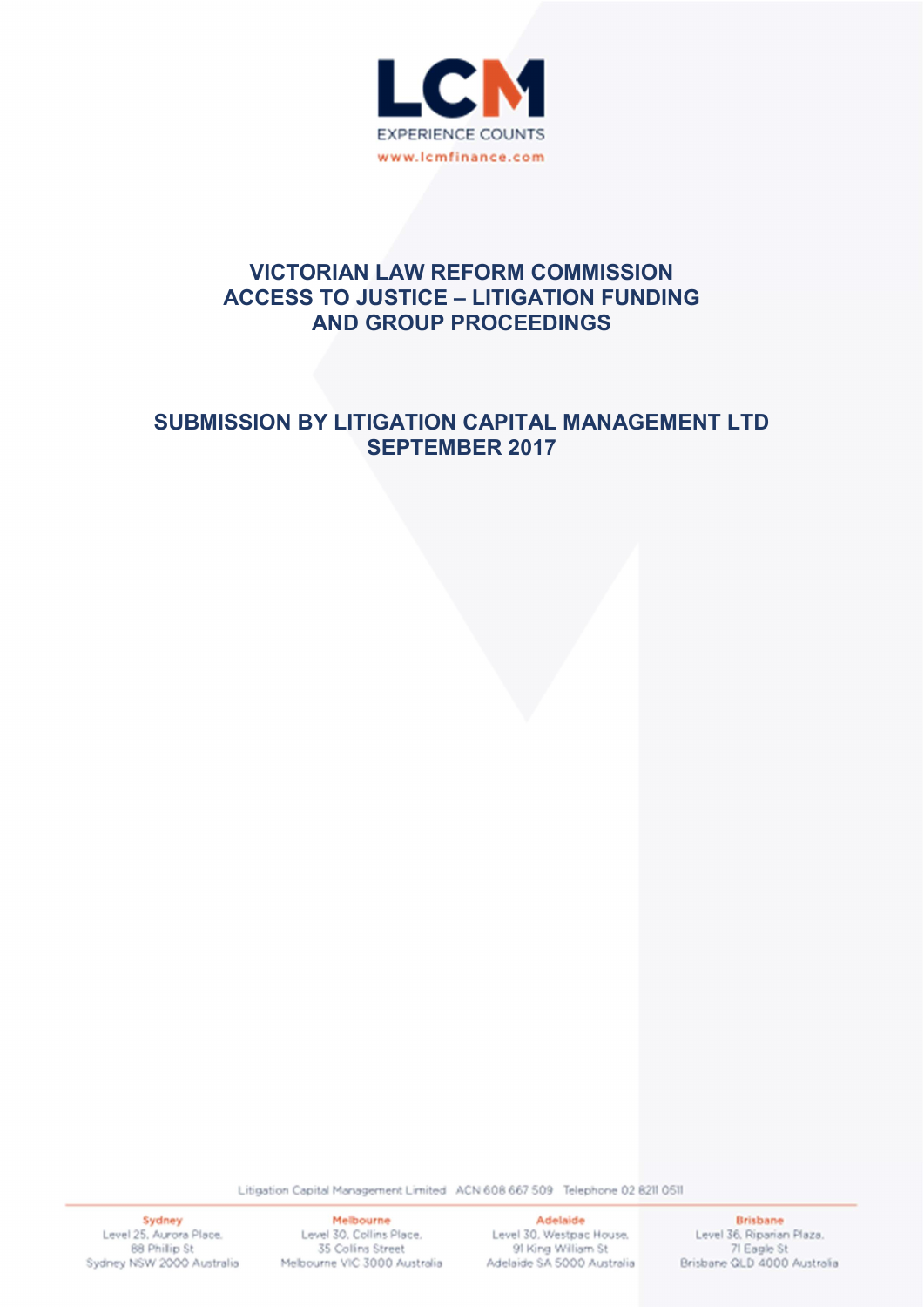# Litigation Capital Management Ltd

- 1. Litigation Capital Management Ltd (and its subsidiaries) ("LCM") is a provider of litigation funding products and, from that perspective, makes the below submission on certain matters raised in the Victorian Law Reform Commission Consultation Paper "Access to Justice – Litigation Funding and Group Proceedings" (July 2017) ("Consultation Paper").
- 2. Founded in 1998, LCM was one of the first professional litigation funders in Australia, and is one of the oldest litigation funders globally. LCM is publicly listed and further information about LCM can be found on www.lcmfinance.com.
- 3. Since its inception, LCM has continued to assist claimants to pursue meritorious claims and recover funds from the legal avenues and actions available to them. Although LCM takes a flexible approach to its funding products and provides tailored options to funded parties, LCM's assistance commonly includes:
	- 3.1. bearing the full burden of the cost of litigation by funding all legal costs, including counsel fees, expert fees and other disbursements;
	- 3.2. bearing the risk of litigation by providing an indemnity for any exposure to adverse costs orders.
- 4. In consideration for LCM's assistance, it ordinarily receives a percentage of the proceeds of any award or settlement in the litigation, and is reimbursed for the capital deployed to finance the claim. LCM only receives a return on its investment if the claim is successful.
- 5. LCM funds commercial and insolvency matters, as well as class actions.

# Preliminary observations

- 6. LCM makes submissions in response to specific questions posed by the Consultation Paper below.
- 7. At the outset, LCM also makes some general observations.
- 8. Firstly, LCM notes that the Consultation Paper defines a "litigation funder" as:

"A commercial entity that agrees to meet the costs (including any adverse costs) of the litigation in return for a share of any amount recovered if the litigation is successful. A litigation funder is not a party to the proceedings and does not otherwise have an interest in the litigation. For the purpose of this reference, 'litigation funder' does not include an insurer funding the litigation costs of an insured under a pre-existing policy, or a solicitor acting on a 'no win, no fee' basis."

9. Although this submission proceeds on the basis of the above definition, LCM submits that in some contexts the scope of this meaning and its specified carve-outs can be somewhat artificial and, consequently, any recommendations or reforms that are based on the above definition could (and in some cases, arguably ought to) have broader application. By way of example, LCM submits that there are clear commonalities between the tripartite relationship of an insurer, insured and legal representatives, and the tripartite relationship of a litigation funder, litigant and legal representatives. Consequently, to take this example further, LCM submits that many arguments raised in favour of the disclosure of a plaintiff's litigation funding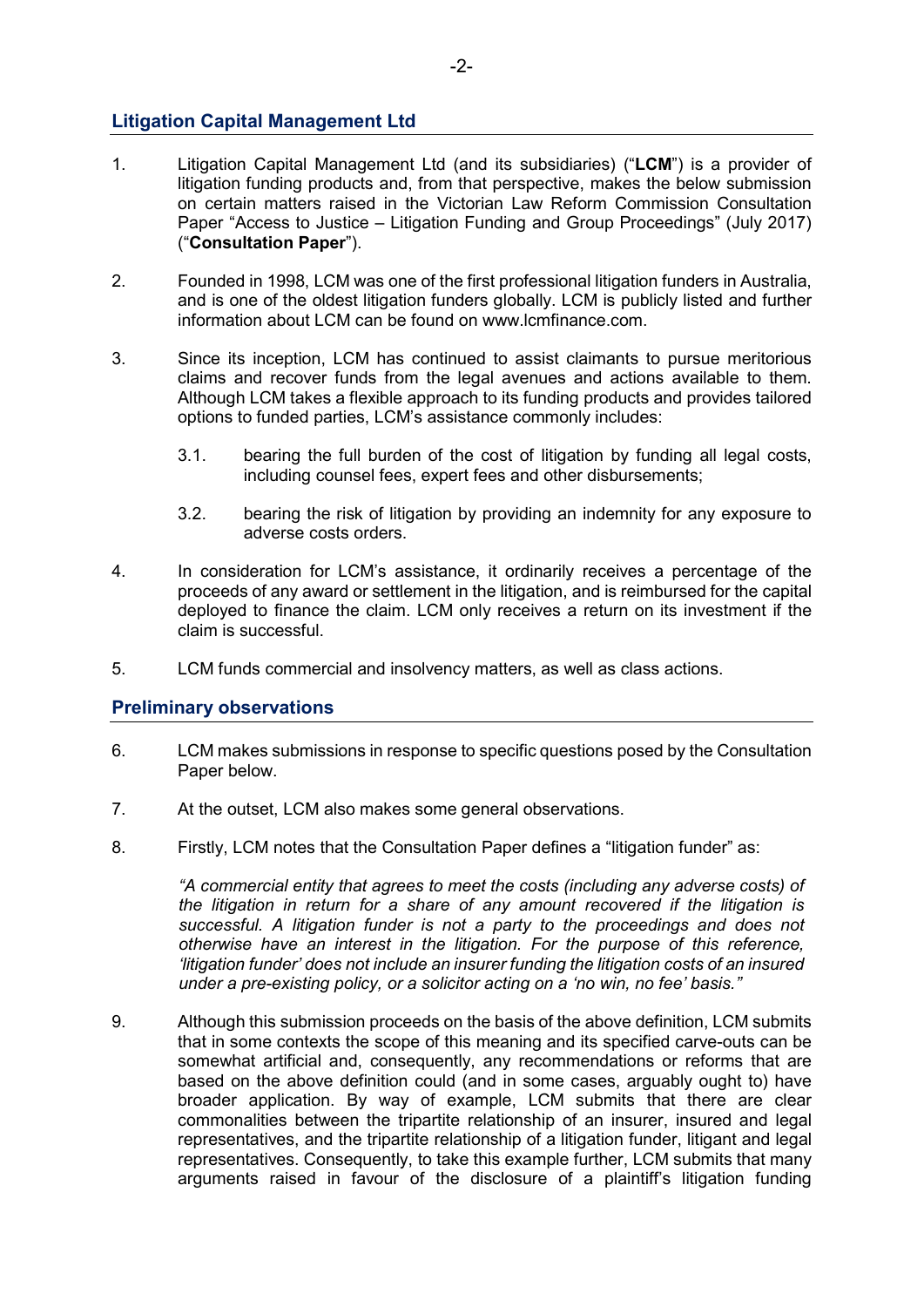agreement to the Court and to the defendant, apply with equal force to the disclosure of a defendant's insurance policy.

- 10. Secondly, LCM notes that the Victorian Law Reform Commission is asked to report on issues relating to litigation funding and group proceedings "to ensure that litigants are not exposed to unfair risks or disproportionate cost burdens". Additionally, although the Consultation Paper notes that "the services provided by litigation funders and the introduction of class actions in Victoria have enabled thousands of Victorians to obtain redress when otherwise legal action was beyond their reach", it is then stated that there is concern within the judiciary, the legal profession and the wider community about the impact of litigation funding and the class action regime on the legal system, the role of the court, the interests of litigants and the rights of defendants.
- 11. Anecdotally in LCM's individual experience and in LCM's experience of the litigation funding industry and class action regimes generally:
	- 11.1. litigation funding arrangements and representative proceedings by their design do not expose litigants to "unfair" risks or "disproportionate" cost burdens. To the contrary, these mechanisms are effective tools utilised to mitigate or eliminate risk entirely, and to minimise upfront costs payable by litigants. This is discussed in more detail below; and
	- 11.2. the views of the judiciary, the legal profession and, to a lesser extent, the broader community (lesser extent owing only to a lesser appreciation of these mechanisms in the broader community) are predominantly favourable. By way of example, a litigant funded by LCM (Toby Whitfield of Mouldcam Pty Ltd) has recently provided feedback that:

"Having engaged LCM to fund our litigation I can say that the experience was very positive. The funding arrangement eliminated the risks for us, as well as the upfront cost of the proceedings, and freed up cash flow within our business operations. We were pleased with the outcome of the action, and felt that LCM's product offered real value for our business."

- 12. Thirdly, the Consultation Paper notes that "there has been controversy about" certain specific litigated actions. One of the examples provided is "the allocation of the full amount that was awarded to pay the entitlements of former employees of Huon Corporation to meet the litigation funder's fee, legal fees and the administration and other costs".
- 13. Although not noted in the Consultation Paper, it has been further reported that the outcome of the Huon Corporation proceedings was, in fact, the catalyst for the Victorian Attorney-General, the Honourable Martin Pakula MP, asking the Victorian Law Reform Commission to provide its report<sup>1</sup>.
- 14. LCM was the provider of litigation funding in relation to the above proceedings and, at the outset, LCM highlights that its funding arrangements were with the named plaintiffs in the subject Supreme Court action. Those plaintiff parties were two very experienced professionals that were appointed as trustees of certain former Huon Corporation employees. In that role, the trustees were responsible for protecting the interests of the employees, and for progressing the legal proceedings on their behalf.

<sup>-</sup>1 For example, Ben Butler, 'Victims get nothing as litigation funder, lawyers share spoils', the Australian 22 August 2016; Ben Butler, 'Spotlight on legal fees as Huon workers miss out on \$5m payout', the Australian, 26 August 2016; Sol Dolor, 'Vic AG launches review of litigation funder rules', Australasian Lawyer 17 January 2017.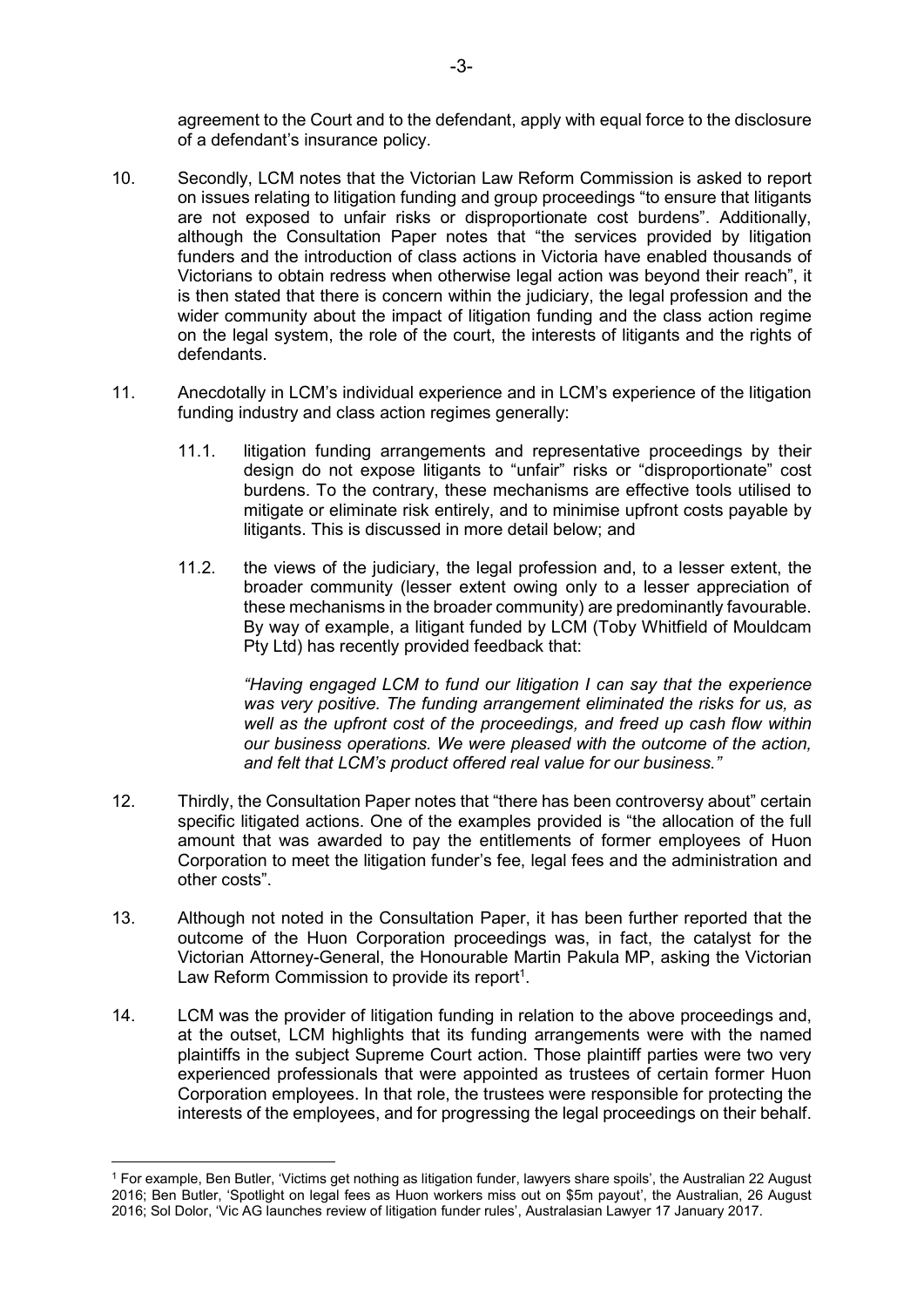- 15.1. proceedings were commenced in the Supreme Court of Victoria in October 2011;
- 15.2. the defendant denied liability and actively defended the action;
- 15.3. the path of the proceedings was circuitous and the matter was not set down for trial until September 2013;
- 15.4. following the conclusion of trial in October 2013, judgment was handed down in October 2014;
- 15.5. the judgment required further steps to be taken before final orders could be entered;
- 15.6. final orders were made in May 2015. These orders provided for a judgment in favour of the plaintiffs in the sum of \$4,132,232.70, together with a fixed interest sum. Detailed orders on costs were also made (not all in favour of the plaintiffs);
- 15.7. the defendant filed an appeal in respect of the above orders;
- 15.8. the appeal (and the plaintiffs' cross-appeal) was listed for hearing in February 2016;
- 15.9. the claims were only resolved and finally discontinued in February 2016;
- 15.10. public reports state that the legal costs incurred in the matter were in the order of \$3million (although LCM does not comment on the accuracy of these reports).
- 16. Without commenting on this particular piece of litigation, in this context LCM highlights that ordinarily throughout the life of a matter (prolonged as some matters may be) LCM continues to provide funding of legal costs and disbursements, and continues to bear the full risk of the action's downside. Here, it must be said that LCM is not the plaintiff in the action, and the solicitors engaged in the proceedings do not act for LCM. As such, it is not LCM's role, nor is it properly LCM's prerogative, to assume a plaintiff's right and responsibility to conduct the plaintiff's proceedings, instruct its legal representatives and, by extension, drive and regulate the quantum of incurred legal costs or adverse costs.
- 17. It is, however, LCM's role to continue to make payment of the legal costs that eventuate and to bear the full risk of the action. It is important to note that had the Huon Corporation action (and the same can be said for most funded actions) resolved for less than its ultimate outcome, or had the defendant been successful at first instance or on appeal, it is LCM who would have been liable to make payment of the full sum of the plaintiff's legal costs and, in addition, to meet the very considerable burden of adverse costs orders.
- 18. Clearly, in this context, it is LCM's objective, which objective is commonly aligned with the parties that LCM funds, to achieve a just and positive outcome, and to do so in a cost effective and efficient way.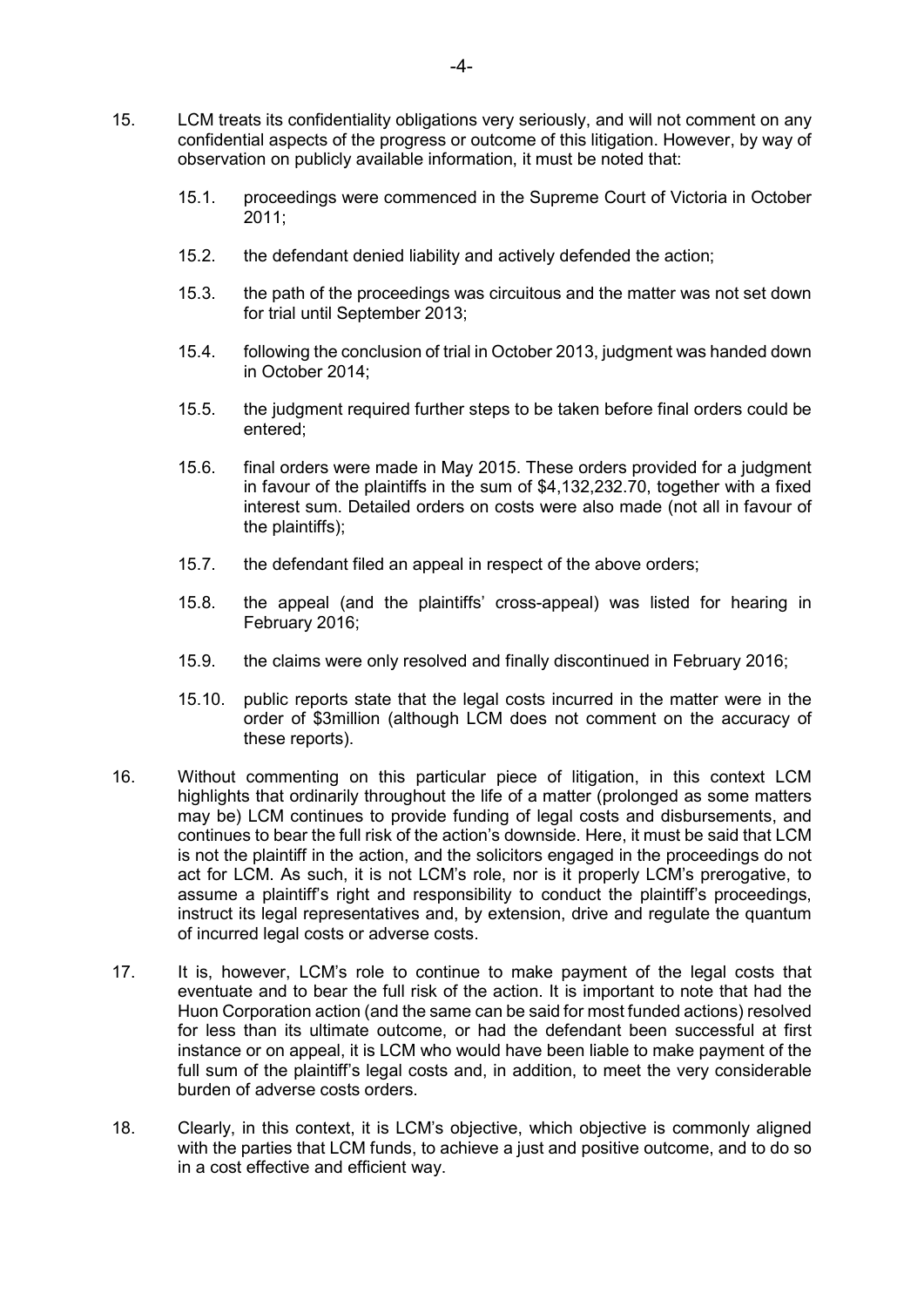19. It is an unfortunate reality that commercial litigation is unpredictable and risky, and that the cost of advancing a claim, particularly against an adversarial defendant, can have a very significant impact on the action's ultimate proceeds. This is true of both funded and unfunded proceedings. However, LCM submits that the services of a litigation funder allow the rights of a litigant to be enforced with that litigant facing no risk or cost, while retaining the majority of the interest in any net upside.

# Chapter 3: Current regulation of litigation funders and lawyer<sup>s</sup>

## 1. What changes, if any, need to be made to the class actions regime in Victoria to ensure that litigants are not exposed to unfair risks or disproportionate cost burdens?

20. Insofar as this question relates to class actions that are financed by litigation funders, please see response to question 2 below.

## 2. What changes, if any, need to be made to the regulation of proceedings in Victoria that are funded by litigation funders to ensure that litigants are not exposed to unfair risks or disproportionate cost burdens?

- 21. At the outset, LCM makes the observation that in its experience, the current regulation of funded proceedings in Victoria does not leave litigants exposed to "unfair risks" or "disproportionate cost burdens".
- 22. Litigation is an adversarial process, and an inherently risky and costly pursuit. It is, in fact, the goal of mitigating costs and risks that ordinarily leads a litigant to involve a litigation funder. LCM addresses these issues separately below.

# "Unfair risks"

- 23. Litigation funders ordinarily bear the full risk of an action by providing an indemnity for adverse costs exposure and meeting costs on a no recourse basis (meaning the funder cannot recover these sums from a funded party). In these circumstances, if the action is unsuccessful the litigant is not liable for any downside from the action and, consequently, cannot be worse off than if the action had not been commenced. If this is the case, it is unclear how litigation funding could be said to expose litigants to "unfair risks" and, consequently, how changes in the regulation of funded proceedings in Victoria could be necessary to address this.
- 24. The above scenario can be contrasted with most unfunded (and uninsured) actions, where the risks (including adverse costs exposure) for any participant are a constant and material consideration.

#### "Disproportionate costs"

- 25. LCM submits that there are two key cost components in funded actions:
	- 25.1. the legal costs and disbursements incurred in progressing the action ("Legal Costs"), which are ordinarily borne by the litigation funder throughout the life of the matter and are only reimbursed out of a successful outcome (and only to the extent of that successful outcome). Otherwise, these expenses are a sunk cost for the funder and are not recoverable; and
	- 25.2. the litigation funder's charges ("Funding Costs"), which are negotiated and agreed at the outset of the funding relationship and are commonly calculated as a percentage of the recovered funds. Again, such costs are only paid out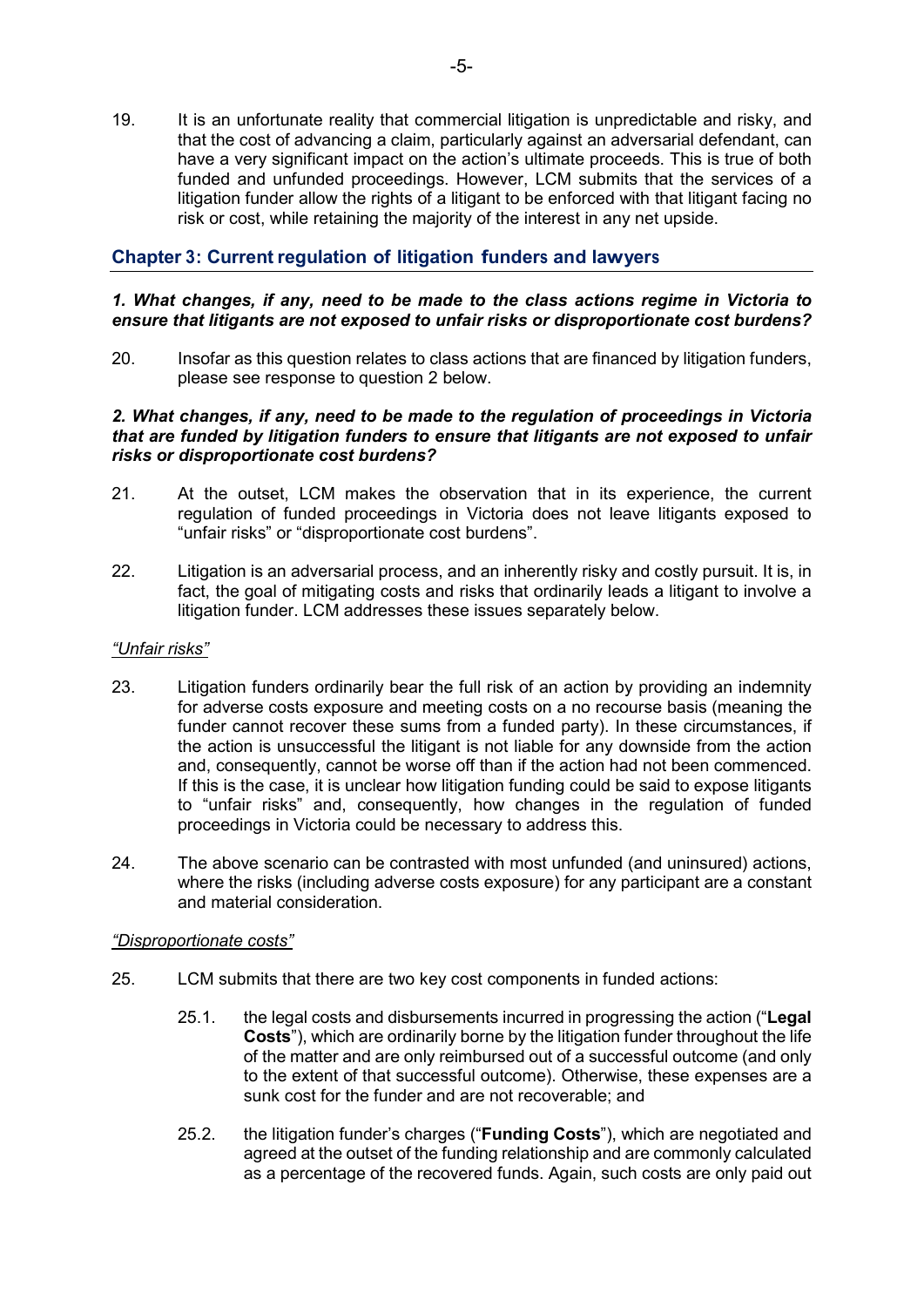of any successful outcome and only to the extent of that successful outcome. Otherwise, the Funding Costs are not recoverable.

- 26. It follows from the above that in order to ensure that "litigants are not exposed to …disproportionate cost burdens", any changes to regulation could by definition focus on one or more of a) the quantum of Legal Costs; b) the quantum of Funding Costs; or c) the litigants' exposure.
- 27. With respect to the quantum of Legal Costs, LCM submits that existing regulation already addresses the ways in which such costs are to be estimated, charged and reported.
- 28. With respect to Funding Costs, LCM advocates against the use of regulation to restrict the ability of parties to negotiate and agree commercial terms in relation to the provision of funding products. Practically speaking, such regulation (depending on its effect), may also lead funders and solicitors to make efforts to "forum shop" for Courts with less interventionalist requirements. This result would be counterproductive.
- 29. As to the litigants' exposure, current regulations allow Courts to make orders that an unsuccessful defendant meet some or all of a successful plaintiff's Legal Costs. LCM submits that in certain contexts, Funding Costs are analogous to Legal Costs and, therefore, there is force in an argument for an expansion of the Court's powers to permit the making of orders for payment of some or all of a successful litigant's Funding Costs by their opponent.
- 30. LCM does not advocate such regulation for all funded claims. However, using the examples of meritorious class actions, insolvency claims and claims of impecunious parties, it can be said that some litigants have little choice but to obtain litigation funding and incur associated Funding Costs if they wish to avail themselves of the opportunity to assert their rights. In fact, in such cases, Courts have recognised that Funding Costs are a "standard" expense. If this is so, why should the litigant(s) not have an entitlement to recover some or all of their unavoidable Funding Costs, if their claim is ultimately found to be successful?

## 3. Should different procedures apply to the supervision and management of class actions financed by litigation funders compared to those that are not?

- 31. LCM refers to its response to question 2 above, but otherwise submits that the use of litigation funding by class action members should not give rise to a need for any different supervision and management procedures.
- 32. Although LCM does not propose to address any hypothetical procedures that may be suggested, it makes the general observation that the introduction of additional supervision or management steps could ultimately be counterproductive to the overall goal of cost burden management.

## 5. Is there a need for guidelines for lawyers on their responsibilities to multiple class members in class actions? If so, what form should they take?

33. LCM does not comment on this question, save to note that in LCM's view, experienced class action lawyers are mindful of their responsibilities to multiple class members, and are careful and considered in managing those responsibilities.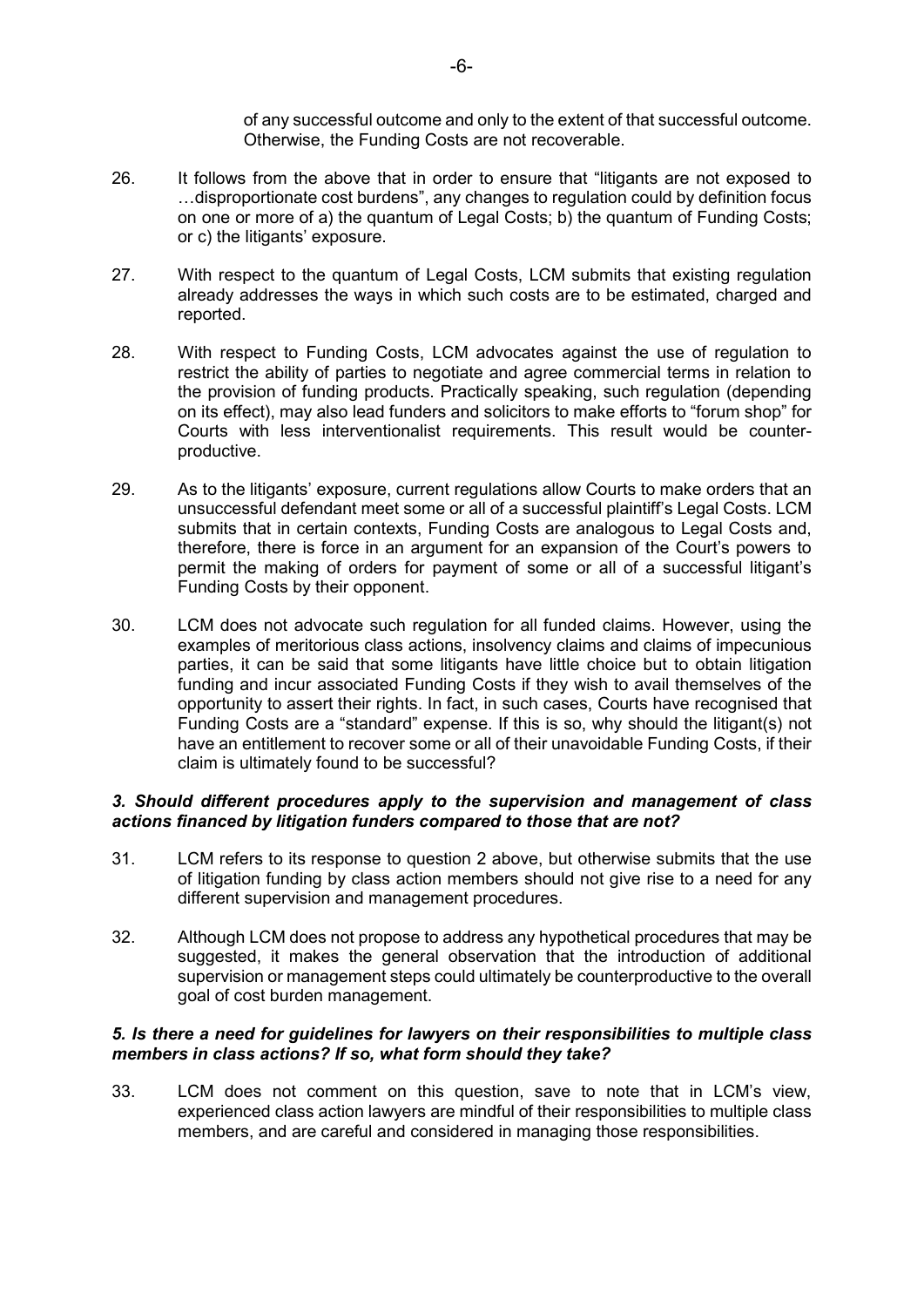# Chapter 4: Disclosure to plaintiffs

6. In funded class actions, should lawyers be expressly required to inform class members, and keep them informed, about litigation funding charges in addition to the existing obligation to disclose legal costs and disbursements? If so, how should this requirement be conveyed and enforced?

- 34. LCM supports steps taken to ensure that class members in funded actions are well informed of their litigation funding charges.
- 35. In response to the question posed above, LCM only notes that in its experience Funding Costs are often calculated as a percentage of the recovered funds and are fixed by the funding agreement executed by funded class members. As such, those class members are not only informed, but explicitly agree to, the Funding Costs.
- 36. Further, in these cases, while Legal Costs continue to increase throughout the life of a claim and consequently may require ongoing reporting, the agreed percentage Funding Cost is set and certain from the start of the funding relationship to its conclusion. If so, an express requirement to keep informing class members about Funding Costs may have little work to do over the course of an action.

#### 7. In funded proceedings other than class actions, should lawyers be expressly required to inform the plaintiff, and keep them informed, about litigation funding charges in addition to the existing obligation to disclose legal costs and disbursements? If so, how should this requirement be conveyed and enforced?

- 37. LCM supports steps taken to ensure that litigants in funded actions are well informed of their litigation funding charges.
- 38. However, LCM repeats the observations made in paragraph 35 and 36 above.

# Chapter 5: Disclosure to the court

#### 10. In funded class actions, should the plaintiff be required to disclose the funding agreement to the Court and/or other parties? If so, how should this requirement be conveyed and enforced?

39. In principle, LCM does not oppose the disclosure of funding agreements to the Court and/or to other parties in funded class actions. However, LCM submits that in order to protect the interests of group members, any such disclosure ought not be unfettered, but rather should allow redactions in order to, at least, conceal information which might be expected to confer a tactical advantage on another party to the proceeding (as is permitted by the Federal Court of Australia Class Actions Practice Note).

#### 11. In funded proceedings other than class actions, should the plaintiff disclose the funding agreement to the Court and/or other parties? If so, should this be at the Court's discretion or required in all proceedings?

40. Although LCM does not take a strong view on this question from its perspective as a litigation funder, LCM does submit that the benefits or reasons for this unprecedented disclosure of litigation funding agreements to the Court and/or to other parties in proceedings other than class actions are not entirely clear.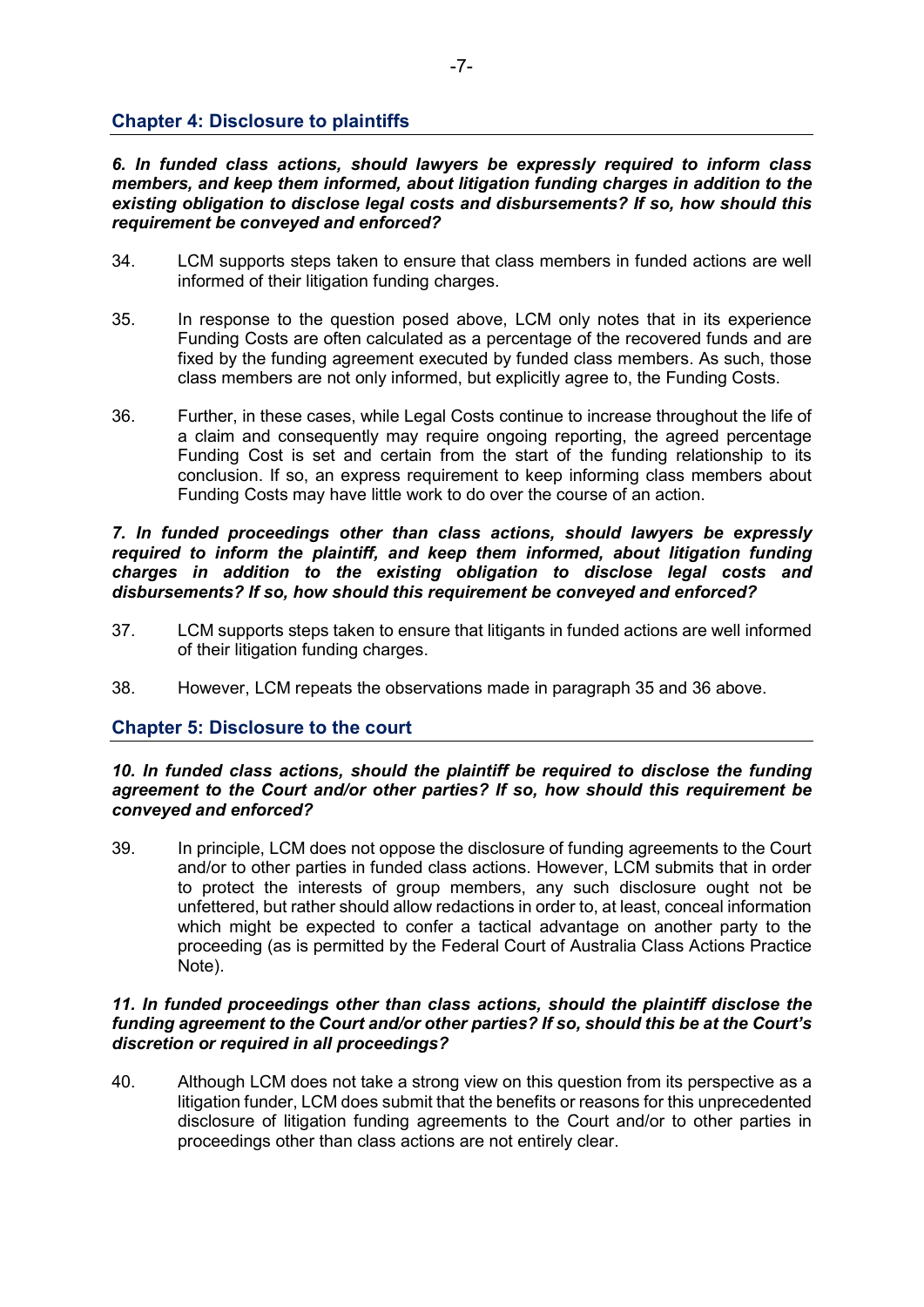- 41. By reference to the Consultation Paper, LCM notes that the disclosure of funding arrangements is said to enable the court "to assess the reasonableness of the terms of the agreement and whether they provide adequately for the interests of all parties".
- 42. LCM submits that in actions other than class actions, it is difficult to advocate for the Court expending resources on a detailed consideration of the "reasonableness" of the commercial arrangements between a litigant and another entity (which arrangements are not the subject of a dispute before the Court or a request for judicial advice), in order to make an assessment of whether those arrangements provide for the contracting parties' interests and, in addition, for the interests of the defendant in that action. The ultimate point and purpose of this exercise is not apparent.
- 43. LCM also highlights that globally there is a trend towards more sophisticated corporate entities utilising litigation funding products as a means of leveraging against their litigation assets (for example, British Telecom entered into a \$45million funding arrangement with Burford Capital last year). It cannot seriously be suggested that a Court ought to scrutinise such commercial agreements to ensure that they adequately protects the corporate's interests.
- 44. It must also be said that this level of judicial scrutiny is certainly not commonplace for any other funding arrangements, such as insurance policies held by any defendant parties or retainer agreements between those parties and their solicitors.
- 45. As a connected, but separate factor, it is said that disclosure of funding agreements will assist case management and will allow any particular issues arising from the litigation funding agreement to be identified and addressed. Again, it must be said that in claims other than class actions, litigation funding agreements only bind the plaintiff (who is the party that made the decision to enter into the agreement, presumably to manage its own risks and costs). Why a Court ought to look behind that party's decision is not clear.
- 46. By way of general observation, it is difficult to understand why the disclosure of a plaintiff's litigation funding agreement could be necessary for the protection of a defendant's interests. A defendant's application for security for costs has been offered as an outcome that could be affected by such disclosure. However, LCM submits that although the existence of litigation funding arrangements can be a factor weighing in favour of the granting of a security for costs order, it is not the only factor. Ultimately, the existence of a litigation funding agreement alone will ordinarily be insufficient for the defendant to establish an entitlement to security.
- 47. LCM also submits that the potential benefits of disclosure ought to be carefully weighed against its potentially detrimental effects. LCM highlights that mandatory disclosure of the existence of litigation funding arrangements will have the consequence of bringing to light both those who do, and also those who do not, have funding in place.
- 48. If disclosure is mandatory for all matters, the absence of a disclosure will by inference signal the absence of litigation funding which fact alone could, in some cases, confer a tactical advantage on a defendant. Not only would it send a message about the resources allocated to the plaintiff's case, but could also be an indicator that the plaintiff was unable to obtain funding (perhaps because a litigation funder has assessed the merits of the case and has declined to invest in it).
- 49. LCM further submits that requiring disclosure in certain circumstances and not others could open the door for interlocutory skirmishing as to whether the criteria for disclosure is met.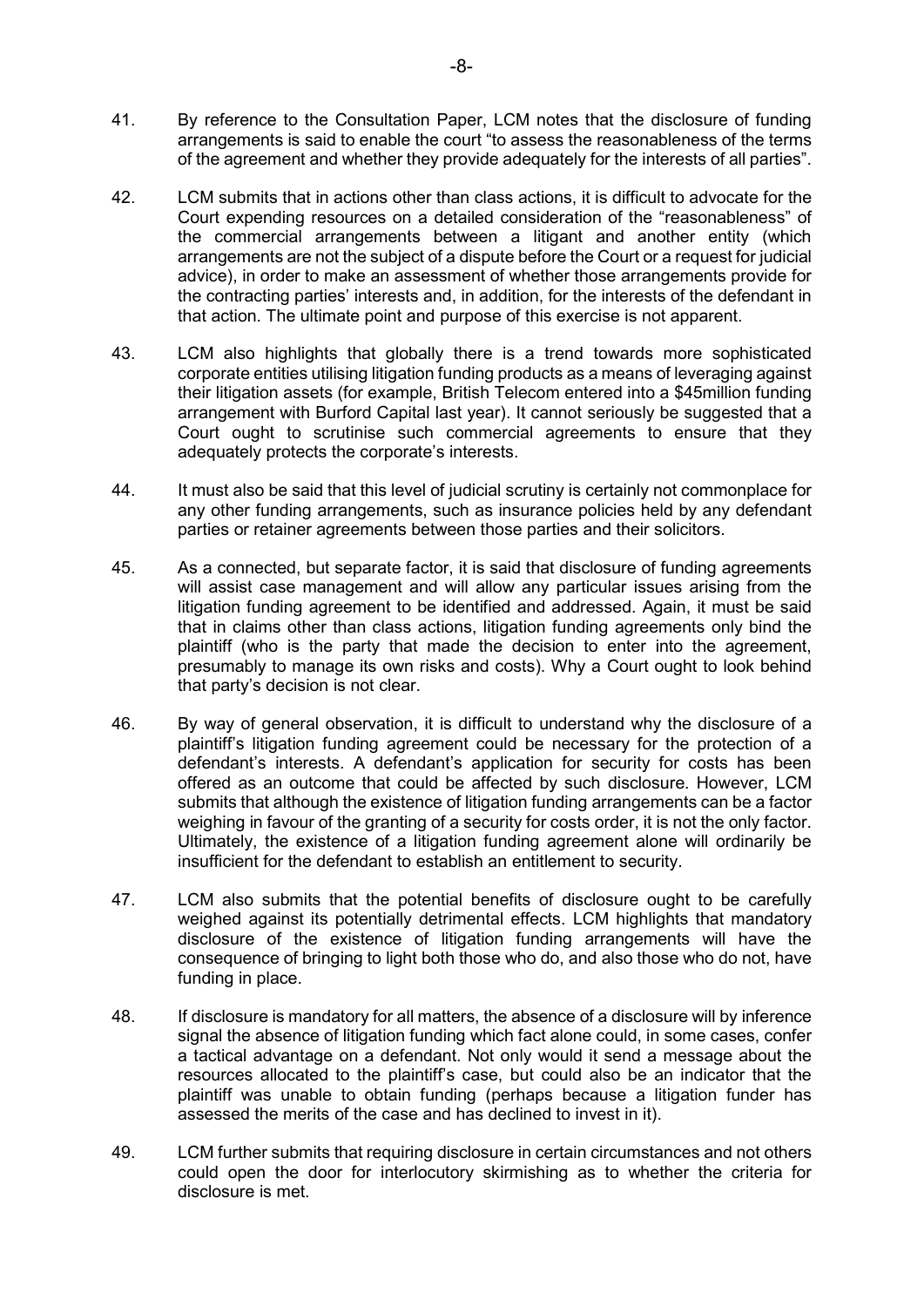## 12. In the absence of Commonwealth regulation relating to capital adequacy, how could the Court ensure a litigation funder can meet its financial obligations under the funding agreement?

- 50. LCM submits that the security for costs regime is an effective means of protecting defendants from the risks of a funder's inability to meet costs orders if such orders are made.
- 51. Additionally, LCM notes that its own status as a publicly listed funder offers transparency in respect of its financial position.

# Chapter 6: Certification of class actions

13. Should the existing threshold criteria for commencing a class action be increased? If so, which one or more of the following reforms are appropriate? (a) introduction of a pre-commencement hearing to certify that certain preliminary criteria are met; (b) legislative amendment of existing threshold requirements under section 33C of the Supreme Court Act 1986 (Vic); (c) placing the onus on the plaintiff at the commencement of proceedings to prove that the threshold requirements under section 33C are met; (d) other reforms.

## 14. Should the onus be placed on the representative plaintiff to prove they can adequately represent class members? If so, how should this be implemented?

52. In response to questions 13 and 14, LCM does not wish to comment, save to note that in class actions that are funded, the risk of those claims being vexatious, frivolous or abusive, or being improperly constituted as a class action, is naturally minimised by the litigation funder's criteria for selecting meritorious claims for investment.

#### 15. Should a specific legislative power be drafted to set out how the Court should proceed where competing class actions arise? If not, is some other reform necessary in the way competing class actions are addressed?

53. The issue of competing class actions is already the subject of developing jurisprudence (see, for example, McKay Super Solutions Pty Ltd (Trustee) v Bellamy's Australia Ltd [2017] FCA 947). LCM submits that the Courts are best placed to continue to shape and apply the principles developed through such jurisprudence, as this allows the flexibility necessary to continue to address these issues in a rapidly evolving class actions landscape.

## 16. Does the involvement of litigation funders in class actions require certain matters (and if so, which) to be addressed at the commencement of, or during, proceedings?

54. LCM repeats its response to question 3 above.

# Chapter 7: Settlement

19. Should the following matters be set out either in legislation or Court guidelines? (a) criteria to guide the Court when assessing the reasonableness of a funding fee; (b) criteria for the use of caps, limits, sliding scales or other methods when assessing funding fees; (c) criteria or 'safeguards' for the use of common fund orders by the Court.

55. The Federal Court has been active in considering and developing criteria to be considered when approving, and ultimately modifying and setting, the Funding Costs in class actions. The Court has indicated that Funding Costs ought to be fair and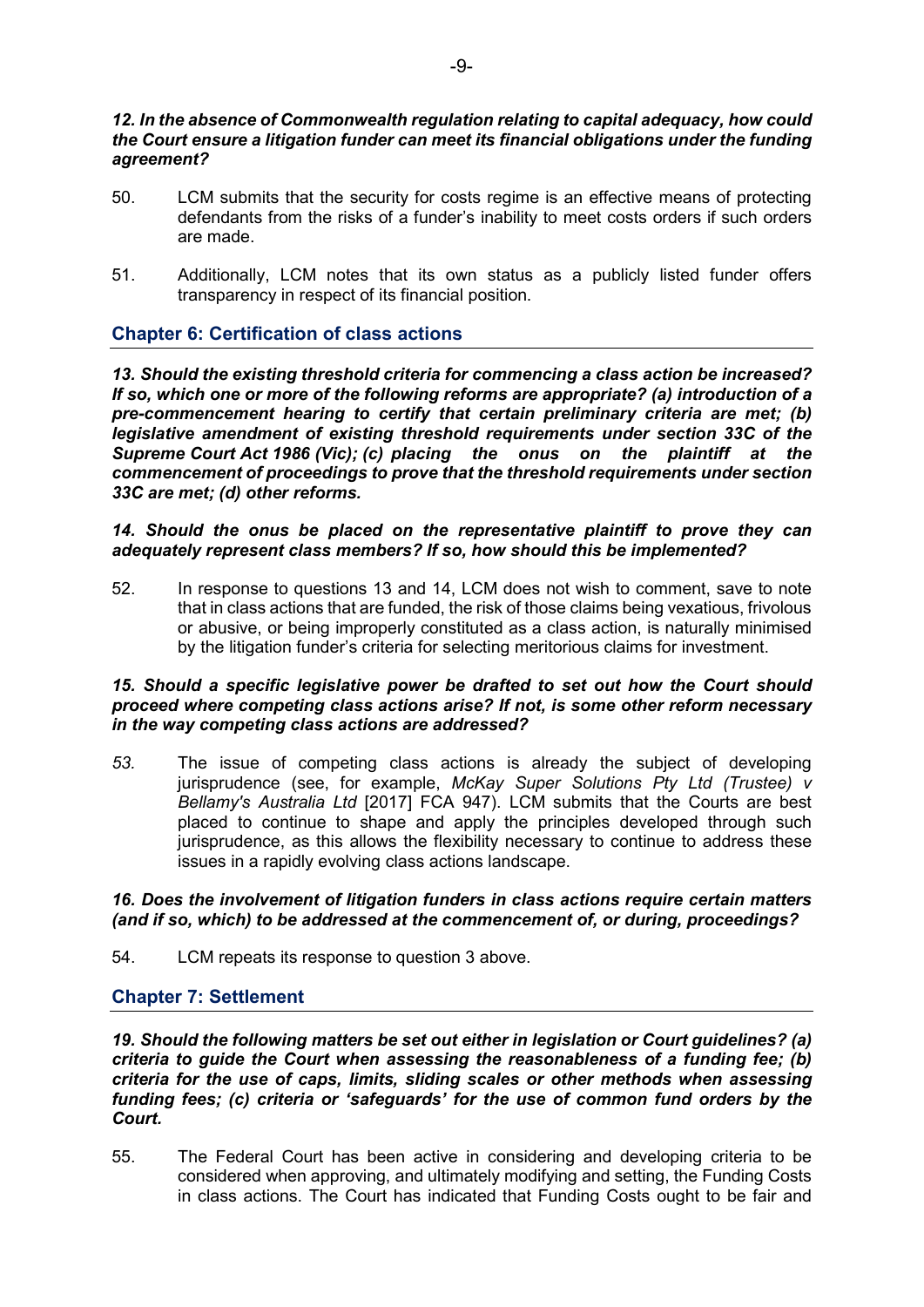reasonable, and proportionate in terms of the sums invested and the risk undertaken by the funder.

- 56. LCM submits that legislative or practice guidelines as to the factors to be assessed when considering Funding Costs may provide some added certainty to the parties embarking on a class action, and may assist in the decision making of funders and group members alike as to whether an action is commercially viable.
- 57. However, LCM also advocates for continued recognition of the nuanced and multifaceted nature of settlement and common fund order applications, and the need for flexibility in judicial consideration of Funding Costs on a case-by-case basis.
- 58. With respect to the suggested use of certain predetermined parameters, LCM observes that:
	- 58.1. as outlined above, if Funding Costs are set as a percentage of successful outcome, they are agreed at the commencement of the funding relationship and are not re-negotiated as the action progresses. However, Legal Costs do increase throughout the life of the proceedings, at times beyond the levels that were anticipated at commencement of the action;
	- 58.2. in light of the above, LCM submits that the use of predetermined caps on Funding Costs would fail to properly recognise the ongoing costs and risks faced by a funder unless such a cap was somehow aligned with a cap on the total Legal Costs that can be charged in respect of the action (which LCM does not necessarily advocate);
- 59. the use of guidance in the form of sliding scales to plot proportionality of funder's return against the sum invested and the risk undertaken could be more effective in recognising the interests of each of the class members, lawyers and the funder. However, LCM submits that such scales would also create a greater level of unpredictability, would lead to a greater risk of group member misinformation and would require very considerable ongoing disclosure.
- 60. Ultimately, as noted in Blairgowrie Trading Ltd v Allco Finance Group Ltd (Receivers & Managers Appointed) (In Liq) (No 3) [2017] FCA 330 at [160]:

"But valuable services such as that which a funder provides have a commercial cost and if it can be justified, so be it. It would be short-sighted to chill investment by importing into the analysis some form of asymmetrical social philosophy when to do so would be antithetical to the purpose of Part IVA which is to enhance access to justice, which is what litigation funders have objectively brought about, albeit motivated by self-interest. If any exercise of power under Part IVA is to be in the best interests of group members, it is not conducive to that objective to take a step that would unnecessarily chill a mechanism that group members may need to access the regime under Part IVA in the first place. To do so would be counterintuitive if not contradictory."

# 21. At which stage of proceedings should the Court assess the funding fee? What, if any, conditions should apply to this?

61. LCM acknowledges the Federal Court's resistance to consideration of Funding Costs early in the proceedings, and the deferral of such consideration to a later stage when more probative and complete information is available (most likely at settlement or distribution of award).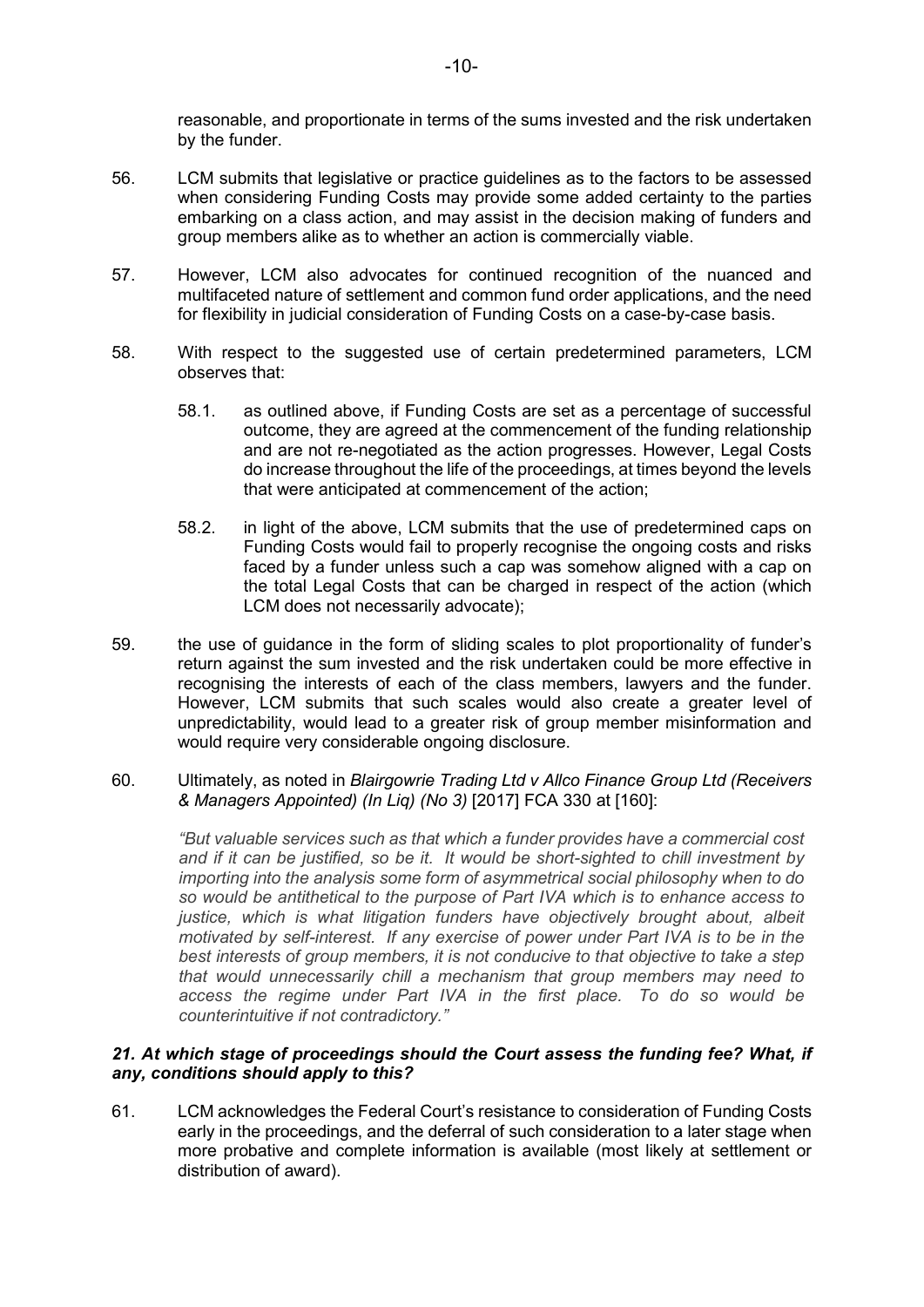62. With this in mind, LCM submits that assessing the Funding Costs later in the proceedings creates an increased level of risk for funders in undertaking class actions. If this is to be the case, LCM submits that this risk should be an additional factor that Courts take into account when determining "proportionality" of Funding Costs against sums invested and risks undertaken (as discussed in response to question 19 above).

# Chapter 8: Contingency fees

# 26. Would lifting the ban on contingency fees mitigate the issues presented by the practice of litigation funding?

- 63. By way of general observation, in its role as a funder LCM does not take a view on whether the ban on contingency fees ought to be lifted. Although this could lead to increased competition in the industry, LCM also sees it as a potential opportunity.
- 64. However, LCM does wish to respond to the question of whether the ban should be lifted because it would "mitigate the issues presented by the practice of litigation funding".
- 65. Of course, the answer to this question would depend on what the "issues presented by the practice of litigation funding" are said to be. LCM makes the following observations on the assumption that the relevant "issues" are conflict and cost.

## **Conflict**

- 66. LCM acknowledges that a great deal of consideration and careful attention has already been given to the conflicts of interest that would arise if lawyers had a direct financial interest in their client's recovery. LCM generally agrees with advocates for the retention of the ban on contingency fees.
- 67. In response to the specific question posed above, LCM submits that it is almost impossible to see how the conflict issues that may arise in a tripartite funding arrangement could be mitigated by merging the interests of two out of the three parties. LCM submits that the issues will only be exacerbated.
- 68. By way of illustration, if the lawyers accept the role of a funder in addition to their role of representative and advisor, they will face a daily tension between their ethical and professional duties to the Court and to the litigant, as against their own interests and their objectives to:
	- 68.1. minimise cost;
	- 68.2. minimise disbursement outlay;
	- 68.3. minimise adverse costs risk (on the assumption that lawyers would need to accept this risk in some or all cases);
	- 68.4. maximise return; and
	- 68.5. manipulate the timing of a resolution, depending on the lawyers' own cash flow and other commercial pressures.
- 69. Although the above interests can, of course, motivate a funder, LCM submits that in practice the separation between the funder and the lawyers, the funder's limited ability to take steps without the lawyers' involvement and the litigant's approval, and